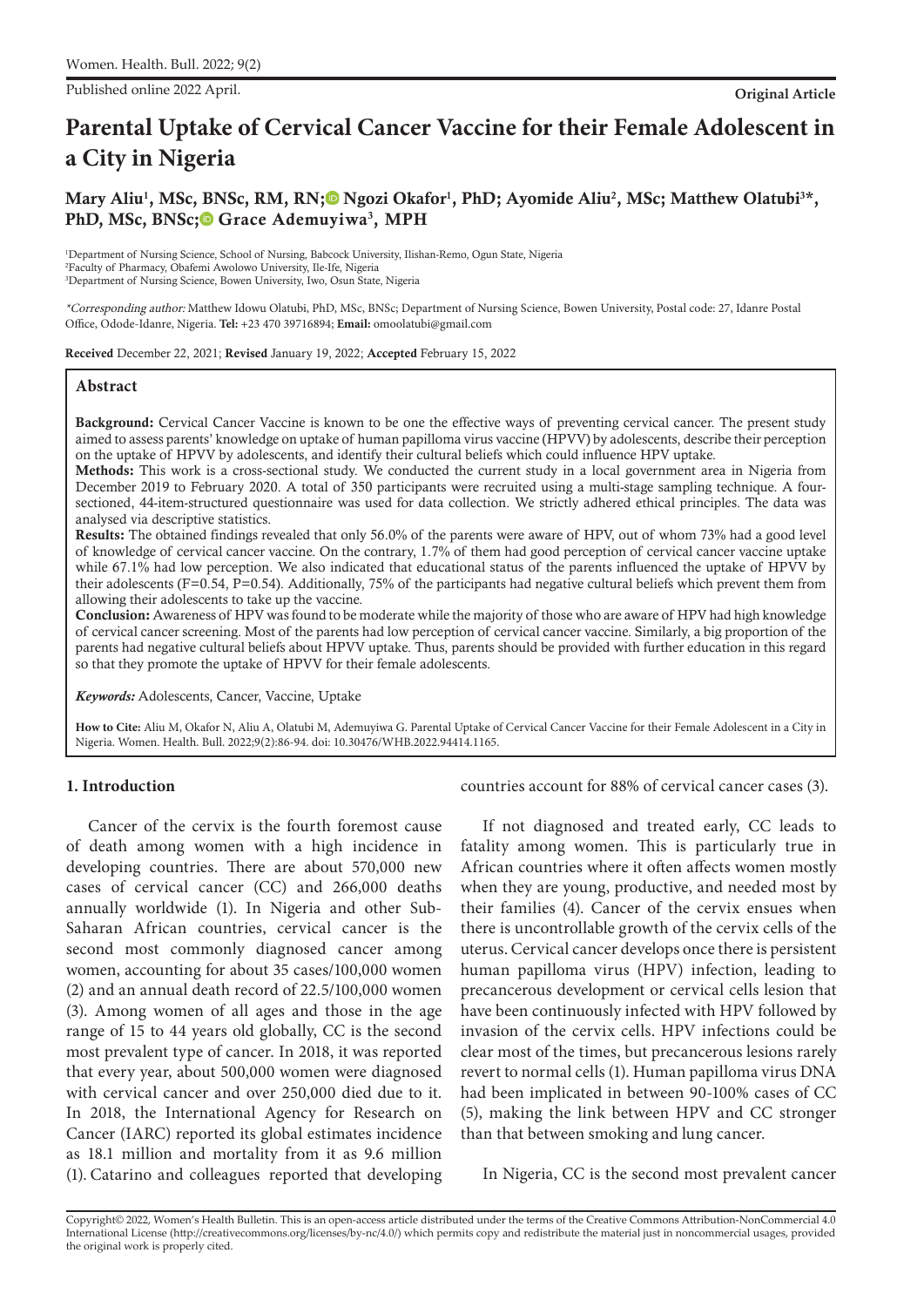among women, and the second most frequent among women of reproductive age (6). Recent estimates indicated that 14,550 women are diagnosed with CC and 9,659 die as a result of the disease annually in developing countries (7). Similarly, in general, 23.7% of women are estimated to harbour HPV infection, and over 90% of invasive CCs are credited to HPVs 16 or 18. Age-standardised incidence rate for CC in Nigeria has been projected to be 33.0 cases 100,000 women/year. It was estimated that in 2025, there will be 22,915 new CC cases and 15,251 deaths from CC in Nigeria (8).

In Nigeria, apart from breast cancer, CC is the most common health-associated issue of female genital tract (2). A high incidence was also reported in the southern part of Nigeria (9). According to Onyenwenyi and Gugu, the incidence is high in Nigeria due to the low HPV vaccine (HPVV) uptake, especially among the uneducated parents living in rural area where there is no access to information and health care facilities and there is therefore the lack of knowledge of the vaccine (4). Other factors that have been documented to affect HPVV uptake in Nigeria is the absence of a national policy on how to prevent CC among women and limitation in terms of CC access screening due to nonavailability of medical equipment and personnel (10). We therefore conducted this study to assess parents' knowledge on HPVV uptake by their adolescents, describe their perception on the uptake of HPVV by adolescents, and identify their cultural beliefs which could influence HPV uptake.

#### **2. Methods**

The data collection was performed via a descriptive, cross-sectional method. We conducted this study in Akure, Akure South Local Government Area of Ondo State, Nigeria. The study population comprised all parents with their adolescents in the age range of 11-19 years at the time of the study.

Leslie Kesh<sup>12</sup> single proportion formula for estimating sample at 95% level of confidence was used to determine the study sample (11).

$$
N=\frac{\left(Z\alpha/2\right)^2pq}{d^2}
$$

Where:

#### *N*=minimum sample size

 $Z\alpha_{0}$ =standard normal deviate set at 1.96 which relates to a 95% confidence level

*p=*proportion of awareness of vaccine against cervical cancer in Nigeria 59.7% (12)

$$
q=1-p=0.403
$$

*d*=degree of precision which will be set at 5% (0.05 of the population)

#### *N*=370

Multi-stage sampling techniques were used to recruit the participants. There are 11 wards in Akure South Local Government; five were randomly selected with simple balloting; three Quarters were selected from the list of all the Quarters in each of the wards through simple random technique; lastly, two streets were randomly selected from each quarter. Households where adolescent parents in each of the quarter in the selected wards. We ultimately recruited a total of 350 parents.

The main instrument for data collection was a structured questionnaire. The questionnaire was administered to the parents/guardian of the adolescents to collect data for the study. A semistructured questionnaire with established validity and reliability was utilized to obtain information from the participants. The questionnaire consists of a total of 44 items. Face and content validity of the tool were ascertained by giving the questionnaire to experts in the field of maternal and child health nursing, gynaecology, and oncology for expert opinion; it was confirmed to be valid by the experts. Ambiguous questions were removed and some were re-worded for further clarification. The questionnaire has a yielded Cronbach's Alpha of 0.73.

The questionnaire is divided into four sections; the first one includes 16 items, which question the sociodemographic characteristics of the participants. The second section elicits information on the knowledge about cervical cancer; it is an eight-item section with "Yes" and "No" type of questions. The third section asks for the information on perception towards HPV vaccination; it comprises 13 items on Likert scale with "strongly agree", 'agree", 'undecided", "disagree", and "strongly disagree". The last section assesses the cultural belief of the participants, which is a seven-item scale of "Yes" or "No" questions.

The Ethical Board approved the present work with the code of BUHREC282/19b. All the participants signed an informed consent. The study was conducted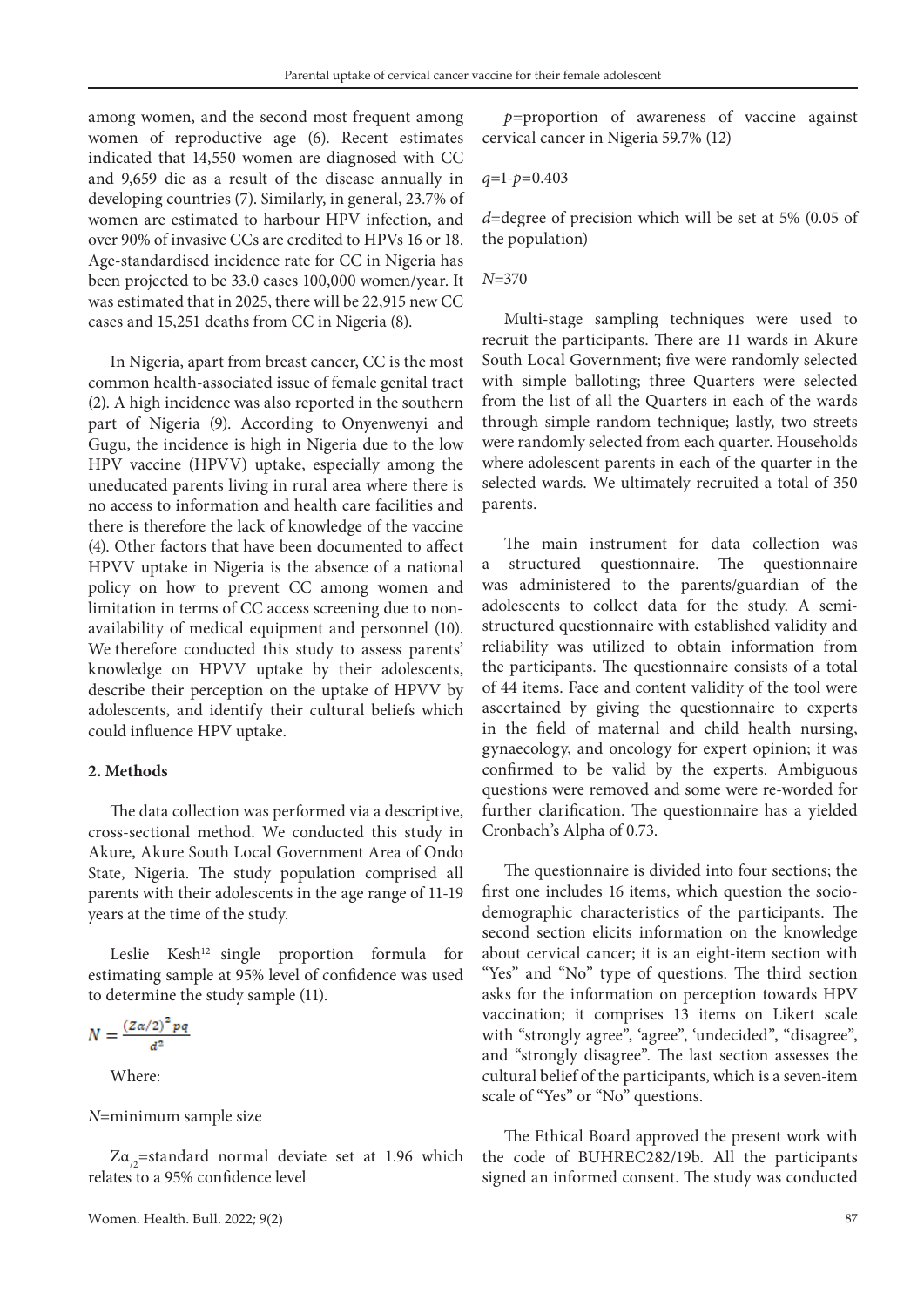from December 2019 to February 2020. Only 350 questionnaires were satisfactorily filled after retrieval, giving a response rate of 94.59%. The data were analysed with descriptive statistics (frequency, mean, percentage, and standard deviation). Inferential statistics (student t-test and analysis of variance (ANOVA)) were employed to analyse study hypothesis at 0.05 level of significance with a computer software called Statistical Package for Social Science (SPSS) version 23.

### **3. Results**

Socio-demographic characteristics of the participants, as shown in Table 1, revealed that only 16 (4.6%) were below the age of 31 while 153 (43.7%) and 137 (39.1%) were within the age ranges of 41 to 50 and 31 to 40 years, respectively. The mean age of the subjects was found to be 42.57±7.11. The majority

of the participants in this study were female: 257 (73.4), Christians: 323 (93.7), and Yoruba: 313 (89.4%). Likewise, 250 (71.4%) mothers had tertiary education and 319 (91.7%) were married while a few 25 (7.1%) were single. The obtained results further showed that a big proportion (273 (78.0%)) was employed with 152 (43.4%) public workers and 41 (11.75%) farmers. Only 83 (23.7%) of the participants earn more than 100,000 naira monthly whereas 87 (24.9%) earn less than 20,000 naira monthly. Two out of every five (41.7%) participants opined that their family income is not enough to vaccinate their adolescents against cervical cancer. Moreover, 215 (61.4%) of the participant said they do not have health facility close to their area of residence, where HPVV can be obtained. Furthermore, 245 (70.0%) of the participants were from a nuclear family and 21.7% from a polygamous family setting while 29 (8.3%) were single-parent families.

| Table 1: Socio-demographic characteristics of the respondents          |                                                                        |                                                  |  |  |
|------------------------------------------------------------------------|------------------------------------------------------------------------|--------------------------------------------------|--|--|
| Variable                                                               | <b>Characteristics</b>                                                 | Frequency n=350<br>$f(\%)$                       |  |  |
| Age in years<br>Mean=42.57±7.11                                        | $21 - 30$<br>$31 - 40$<br>$41 - 50$<br>$51 - 60$                       | 16(4.6)<br>137 (39.1)<br>153 (43.7)<br>41 (11.7) |  |  |
|                                                                        | $61 - 70$                                                              | $3(0.9\%)$                                       |  |  |
| Gender                                                                 | Male<br>Female                                                         | 93 (26.6)<br>257 (73.4)                          |  |  |
| Religion                                                               | Christianity<br>Islam                                                  | 328 (93.7)<br>22(6.3)                            |  |  |
| <b>Education level</b>                                                 | Primary<br>Secondary<br>Tertiary<br>Others                             | 24(6.9)<br>46(13.1)<br>250 (71.4)<br>30(8.6)     |  |  |
| Marital status                                                         | Single<br>Married<br>Separated                                         | 25(7.1)<br>319 (91.7)<br>6(1.7)                  |  |  |
| Ethnicity                                                              | Yoruba<br>Hausa<br>Igbo<br>Others                                      | 313 (89.4)<br>9(2.6)<br>21(6.0)<br>7(2.0)        |  |  |
| Are you employed?                                                      | Yes<br><b>No</b>                                                       | 273 (78.0)<br>77 (22.0)                          |  |  |
| Specify your employment status.                                        | Public worker<br>Farmer<br>Artisan<br>Professional                     | 152 (43.4)<br>41(11.7)<br>63 (18.0)<br>94 (26.9) |  |  |
| What is your average monthly income?                                   | Less than 20, 000<br>20,000-59,000<br>60,000-99,000<br>100,000 & above | 87(24.9)<br>108 (30.9)<br>72 (20.6)<br>83 (23.7) |  |  |
| Is your income enough for the family to vaccinate your<br>adolescents? | Yes<br><b>No</b>                                                       | 204 (58.3)<br>146 (41.7)                         |  |  |
| Do you have health facility close to your residential<br>area?         | Yes<br>No.                                                             | 215(61.4)<br>135 (38.6)                          |  |  |
| Family settings                                                        | Nuclear<br>Polygamous<br>Single parent                                 | 245 (70.0)<br>76 (21.7)<br>29 (8.3)              |  |  |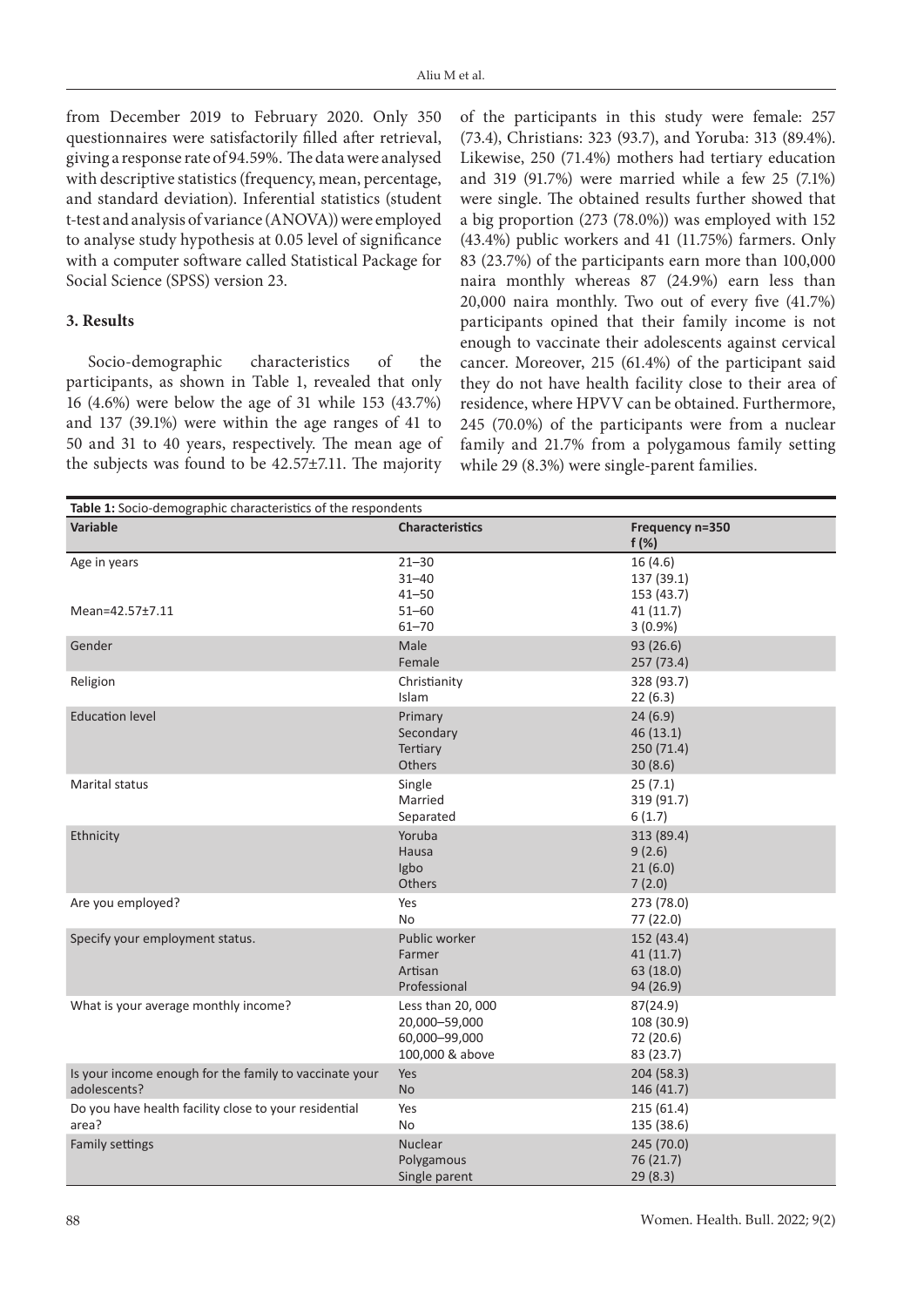Figure 1 illustrates the level of awareness of HPVV among the parents in this study. It shows that only 56.0% of the participants have heard about human Papillomavirus vaccine. The highest source of information was hospital (34.2%) followed by the media (25.0%) (Figure 2).

The parents' level of knowledge on the uptake of HPVV by adolescents, as presented in Table 2, indicated that the majority of the parents which was 187 (95.4%) said yes to whether HPV is used to prevent cervical cancer. Moreover, they mostly 192 (98.0%) agreed that CC, if detected early, is curable; meanwhile, most of them which was 157(80.1%) answered that CC is preventable. In addition, 188(95.9%) of them believed that female gender is at risk of developing cervical cancer; 183 (93.4%) said that female child (ren) can be vaccinated and 160 (81.6%) agreed that HPVV is taken once; thereafter, there is no need of taking it again. Figure 3 demonstrates that 73.0% of the participants had good knowledge, 25.5% had moderate knowledge, and 1.5% had low knowledge on the uptake of HPVV.

The questions concerning parents' perception on the uptake of HPVV by their adolescents revealed that about half (47.1%) strongly agreed that HPVV is taken once, 106 (30.3%) strongly agreed that HPV vaccination is not necessary, and 101 (28.9%) strongly agreed that they cannot vaccinate their adolescent against HPV; Table 3 depicts these findings. The results, as presented in the table, also showed that 76 (21.7%) strongly agreed that there are side effects of taking HPVV. Similarly, 88 (25.1%) strongly agreed that HPVV will make their children sexually active earlier than expected. Additionally, 89 (25.4%) agreed that HPV is a sexually transmitted infection while 136 (38.9%) disagreed that HPV vaccination prevents CC. Overall, their perception, as presented in Table 4, revealed that 67.1% had very low perception about the uptake of HPVV, 31.2% had moderate perception, and 1.7% had high perception about the vaccine. The mean perception score of the participants was found to be 23.88±4.79.

The results further showed a significant relationship between parent's knowledge of HPVV and their perception of uptake of the vaccine by their adolescents (correlation=-0.188; t=-65.58; P=0.008) (Table 5).



**Figure 1:** The figure shows the parents' awareness of human papilloma virus vaccine.



**Figure 2:** The figure shows the sources of awareness of human papilloma virus vaccine.



**Figure 3:** The figure shows the parents' level of knowledge on human papilloma virus vaccine uptake by adolescents.

| Table 2: Parents' knowledge level on human papilloma virus vaccine (HPVV) uptake by adolescents |            |           |  |  |
|-------------------------------------------------------------------------------------------------|------------|-----------|--|--|
| Variable (n=196)                                                                                | Yes $(\%)$ | No(%)     |  |  |
| HPV is used to prevent cervical cancer.                                                         | 187 (95.4) | 9(4.6)    |  |  |
| Cervical cancer is curable if detected early.                                                   | 192 (98.0) | 4(2.0)    |  |  |
| Cervical cancer is preventable.                                                                 | 157 (80.1) | 39 (19.9) |  |  |
| Female gender is at risk of developing cervical cancer.                                         | 188 (95.9) | 8(4.1)    |  |  |
| Female child (ren) can be vaccinated against HPV.                                               | 183 (93.4) | 13(6.6)   |  |  |
| HPVV is taken once, thereafter, there is no need of taking it again.                            | 160 (81.6) | 36(18.4)  |  |  |

\* HPVV: Human Papilloma Virus Vaccine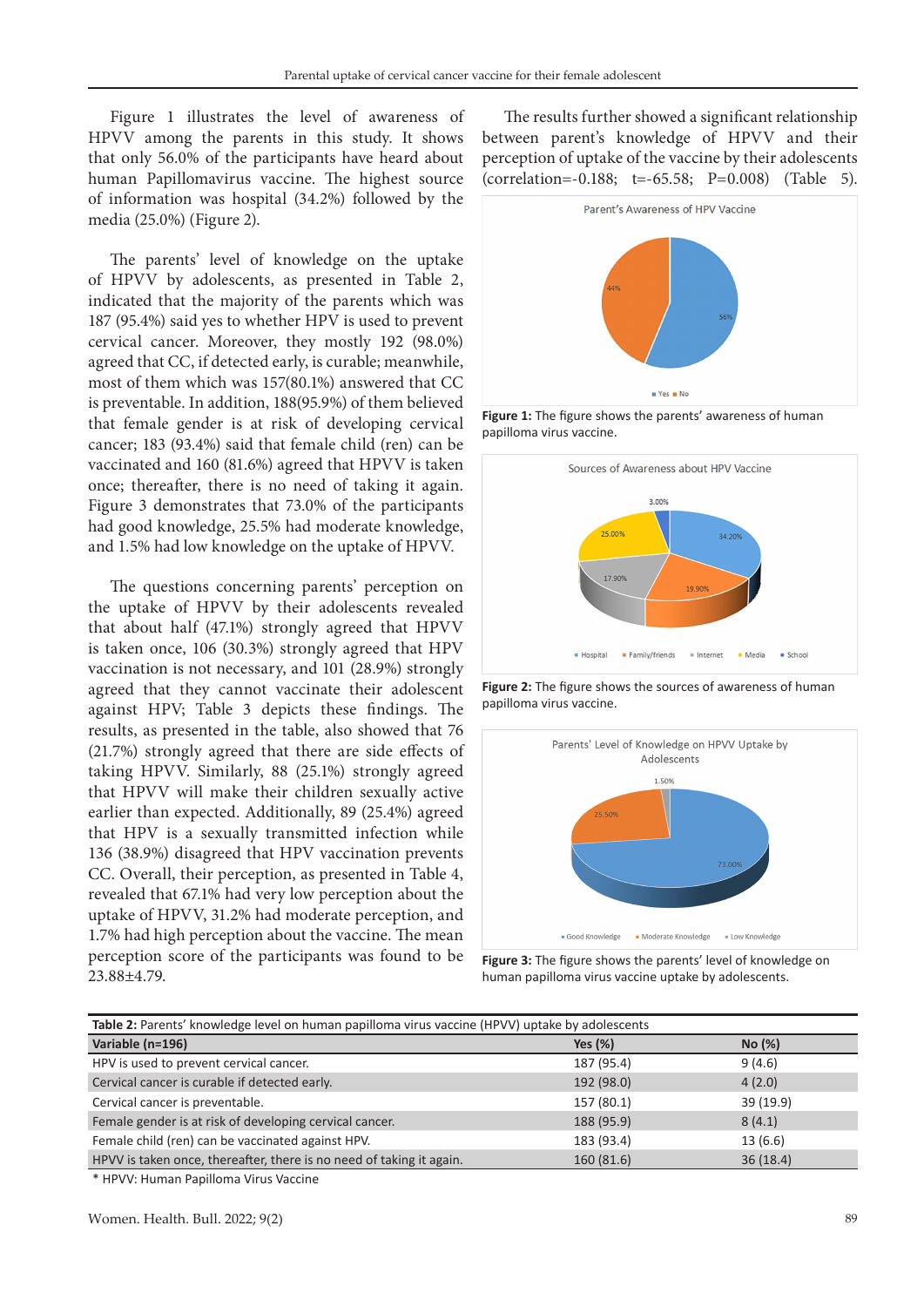| <b>Table 3:</b> Parents' perception on the uptake of human papilloma virus vaccine (HPVV) by adolescents |                                |                |                           |                            |                                    |
|----------------------------------------------------------------------------------------------------------|--------------------------------|----------------|---------------------------|----------------------------|------------------------------------|
| <b>Variables</b>                                                                                         | <b>Strongly Agree</b><br>f (n) | Agree<br>f (n) | <b>Undecided</b><br>f (n) | <b>Disagree</b><br>f $(n)$ | <b>Strongly</b><br><b>Disagree</b> |
| HPVV is taken once; thereafter, there is no need of taking it.                                           | 165 (47.1)                     | 119 (34.0)     | 62 (17.7)                 | 1(0.3)                     | 3(0.9)                             |
| HPV vaccination is not necessary.                                                                        | 106 (30.3)                     | 109(31.1)      | 31(8.9)                   | 60(17.1)                   | 44(12.6)                           |
| I cannot vaccinate my adolescent.                                                                        | 101 (28.9)                     | 133 (38.0)     | 62 (17.7)                 | 33 (9.4)                   | 21(6.0)                            |
| There are side effects of taking HPVV.                                                                   | 76 (21.7)                      | 94 (26.9)      | 87(24.9)                  | 74(21.1)                   | 19(5.4)                            |
| My children are too young to take HPVV.                                                                  | 62 (17.7)                      | 115 (32.9)     | 86 (24.6)                 | 57 (16.3)                  | 30(8.6)                            |
| HPVV will make children sexually active earlier than expected.                                           | 88 (25.1)                      | 119 (34.0)     | 75(21.4)                  | 48 (13.7)                  | 20(5.7)                            |
| Awareness on HPVV is not enough to stimulate vaccine uptake.                                             | 25(7.1)                        | 53 (15.1)      | 53 (15.1)                 | 131 (37.4)                 | 88 (25.1)                          |
| Fear of injection can hinder the adolescents from taking HPVV.                                           | 41(11.7)                       | 44 (12.6)      | 52(14.9)                  | 145(41.4)                  | 68 (19.4)                          |
| Cervical cancer is major disease of women.                                                               | 33(9.4)                        | 63 (18.0)      | 52 (14.9)                 | 115 (32.9)                 | 87 (24.9)                          |
| HPV is a sexually transmitted infection.                                                                 | 45 (12.9)                      | 52(14.9)       | 89 (25.4)                 | 103(29.4)                  | 61(17.4)                           |
| HPV vaccination prevents cervical cancer.                                                                | 25(7.1)                        | 39(11.1)       | 69 (19.7)                 | 136 (38.9)                 | 81(23.1)                           |
| Male cannot obtain HPVV.                                                                                 | 33(9.4)                        | 91(26.0)       | 114 (32.6)                | 68 (19.4)                  | 44 (12.6)                          |
| Cervical cancer does not lead to death for most people.                                                  | 52 (14.9)                      | 60(17.1)       | 59 (16.9)                 | 114 (32.6)                 | 65 (18.6)                          |
| HPVV is only for adolescents.                                                                            | 75 (21.4)                      | 72 (20.6)      | 67(19.1)                  | 84 (24.0)                  | 52(14.9)                           |

\* HPVV: Human Papilloma Virus Vaccine

| Table 4: Summary of parents' perception on uptake of human papilloma virus vaccine (HPVV) by adolescents |                    |           |            |  |
|----------------------------------------------------------------------------------------------------------|--------------------|-----------|------------|--|
| <b>Level of Perception</b>                                                                               | <b>Score Range</b> | Frequency | Percentage |  |
| High                                                                                                     | $36 - 52$          | ь         | 1.7        |  |
| Moderate                                                                                                 | $26 - 35$          | 109       | 31.2       |  |
| Low                                                                                                      | $0 - 25$           | 235       | 67.1       |  |
| Total                                                                                                    | $0 - 52$           | 350       | 100.0      |  |
| Mean score                                                                                               | 23.88              |           |            |  |
| Std. Deviation                                                                                           | 4.79               |           |            |  |

| Table 5: Relationship between parents' knowledge of HPVV and their perception of HPVV uptake by adolescents |                 |                     |        |       |
|-------------------------------------------------------------------------------------------------------------|-----------------|---------------------|--------|-------|
| Variable                                                                                                    | <b>Mean</b>     | <b>Correlations</b> |        |       |
| Knowledge                                                                                                   | $6.15 \pm 1.02$ | $-0.188$            | -65.58 | 0.008 |
| Perception                                                                                                  | 23.88±4.79      |                     |        |       |

\*HPVV: Human Papilloma Virus Vaccine

| Table 6: Relationship between parents' socio-demographic characteristics and their perception of HPVV uptake by adolescents |                                          |      |  |
|-----------------------------------------------------------------------------------------------------------------------------|------------------------------------------|------|--|
|                                                                                                                             | Perception of HPVV Uptake by Adolescents |      |  |
|                                                                                                                             |                                          |      |  |
| Level of Education                                                                                                          | 0.54                                     | 0.54 |  |
| <b>Marital Status</b>                                                                                                       | 0.92                                     | 0.40 |  |
| Age                                                                                                                         | 2.02                                     | 0.09 |  |

\* HPVV: Human Papilloma Virus Vaccine

However, no significant relationship was observed between the level of education  $(F=0.54, P=0.54)$ , marital status (F=0.92, P=0.40), age (F=2.02, P=0.09), and parents' perception of the uptake of HPVV by adolescents (Table 6).

As represented in Table 7 and based on the questions focusing on cultural beliefs about HPVV uptake, 103 (29.4%) agreed that cultural beliefs hinder them from taking their adolescents for HPV vaccination. The majority (71.1%) of the participants were of the opinion that their culture encourages adolescents in the uptake of HPVV. However, 150 (42.95) agreed that it is believed in their culture that taking HPVV will make adolescents promiscuous. Only 121 (34.6%) agreed that it is believed in their culture that taking local herb can do as much as HPVV. Meanwhile, only a few (38.0%) opined that their culture supports that HPVV can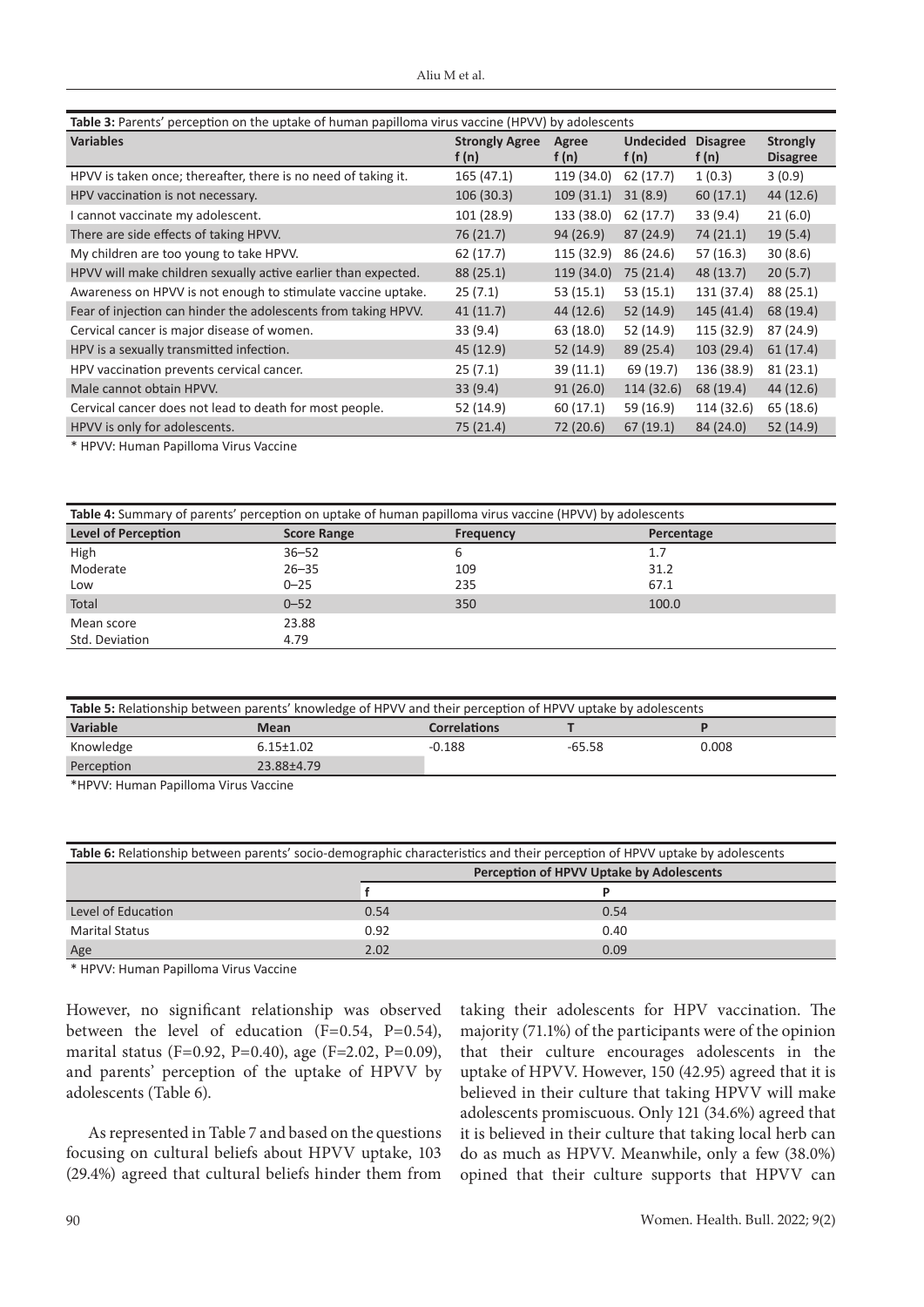| Table 7: Cultural belief of parents on HPVV uptake by adolescents                       |            |            |  |  |  |
|-----------------------------------------------------------------------------------------|------------|------------|--|--|--|
| Variable                                                                                | Yes $(\%)$ | No (%)     |  |  |  |
| Do your cultural beliefs hinder you from taking your adolescent for HPV vaccination?    | 103 (29.4) | 247 (70.6) |  |  |  |
| Does your culture believe that the uptake of HPVV can prevent cervical cancer?          | 243(69.4)  | 107(30.6)  |  |  |  |
| Does your culture believe that taking HPVV makes adolescents promiscuous?               | 150 (42.9) | 200(57.1)  |  |  |  |
| Does your culture allow parents to decide for their adolescents concerning HPVV uptake? | 250(71.4)  | 100 (28.6) |  |  |  |
| Does your culture believe that taking local herb can do as much as HPVV?                | 121 (34.6) | 229 (65.4) |  |  |  |
| Does your culture believe that HPVV can predispose adolescents to cancer in future?     | 133 (38.0) | 217(62.0)  |  |  |  |
| Does your culture believe that HPVV can lead to infertility?                            | 114 (32.6) | 236 (67.4) |  |  |  |
|                                                                                         |            |            |  |  |  |

\* HPVV: Human Papilloma Virus Vaccine

predispose to cancer in the future. Similarly, only 114 (32.6%) agreed that their culture believes that HPVV can lead to infertility.

#### **4. Discussion**

This study showed moderate level of awareness of HPV among the participants in the study despite high level of awareness of HPV. Similarly, a number of the participants still have negative cultural beliefs about HPVV uptake and this might probably influence their readiness to take HPVV for their female child (ren). The mean age of the participants in this study was 42.57±7.11 years. Most likely, parents within this age range are likely to have adolescent. The higher number of female parents in this study is due to the fact that mothers are usually more available at home and willing to participate in studies compared with fathers. However, the male to female ratio of the participants in this study might not necessarily mean the male to female ratio in the general population.

The obtained findings herein implied that awareness of HPVV among the sampled parents was high. In an earlier study carried out on parents in Sharjah in United Arab Emirate (UAE), Ahmad and colleagues (13) reported that only few of the participants had heard of HPVV before. Perlman and colleagues also documented that awareness of HPVV in Sub-Sahara Africa is low (14). However, our results showed an improvement in awareness compared to the aforementioned studies. The reason behind this might be the increase in some campaigns on the media about CC and CC vaccination. This is also corroborated by hospitals and the media, respectively accounting for the biggest sources of information among the sampled population. In another study in this field, in Nigeria in 2017, it was reported that the media (television and radio) is the most important source of awareness about CC, CC screening, and vaccination (15).

The mean score of knowledge in this study was

found to be high. Three out of every five parents that participated in this study had good knowledge about CC and vaccination against CC. The study findings further revealed that many of the parents had a high level of knowledge of HPVV uptake by their female adolescents. This is better than level of knowledge about vaccination against cervical cancer reported by Rashid and co-workers in India (16). Nonetheless, in an earlier paper in Nigeria, Toye and colleagues reported good knowledge about prevention of CC among their sampled population (17). This consistently showed that the knowledge of people about prevention of CC through vaccination is on the increase.

Perlman and colleagues documented a high level of readiness and acceptability of HPVV with a low level of awareness and knowledge of CC, HPV, and HPVV in Sub-Sahara Africa (14). However, in this study, awareness about CC, CC screening, and CC vaccination among our participants was high. This further demonstrated the increasing level of public information about CC, CC screening, and CC vaccination. This implies increasing the frequency of CC vaccination uptake will be easier since the level of awareness is high. Nevertheless, according to our findings, the high level of awareness was not translated into knowledge. It is however believed that with an increase in education and public enlightenment, this can be easily achieved.

Studies across different countries have demonstrated a significant relationship between HPVV uptake and the level of education of parents (18, 19). This study; however, indicated that parents' level of education is not a determinant of uptake of HPVV among adolescents. This also negates previous submissions of Feiring and colleagues in their study among parents in Canada, United States, and Norway, where they submitted that parents with a higher level of education were less probable to vaccinate their adolescents against HPV (20). Moreover, in some other research in Hong Kong and some African countries, scholars submitted that female adolescents whose mothers have a tertiary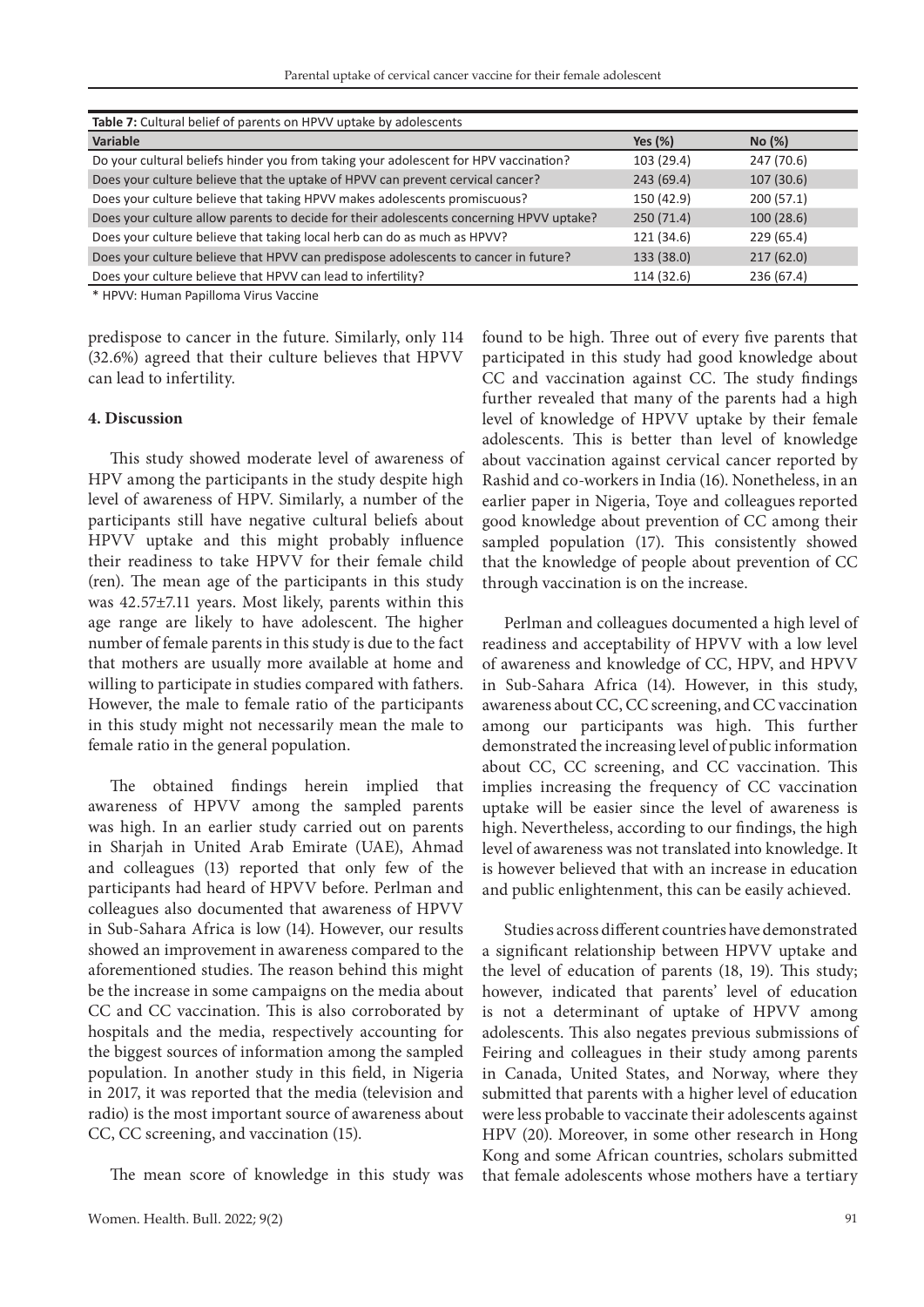education are more than twice probable to be vaccinated against HPV compared to those whose mother is less educated (21).

Knowledge of parents about HPV vaccination and cervical cancer influences their perception about HPVV uptake by the adolescents. Nickel and colleagues reported that parental knowledge about cervical cancer vaccination plays essential role in HPV vaccination uptake among adolescents (22). Earlier in 2015, Hansen and colleagues as well as Kepka and colleagues suggested that level of parents' knowledge has a significant role to play in CC vaccine uptake (19, 23). Based on the results of Agida and colleagues, one of the causes for the reduced vaccination initiation and completion rates in Nigeria is the lack of knowledge about infections and vaccination against it among mothers of children in the eligible age range (24).

Only about half of the parents in this study have good perception of uptake of HPVV by adolescent. This is at variance with submissions of Ahmed and colleagues in an attempt to assess the attitude of CC screening among market women in Zaria, Nigeria (25). They documented that the majority of their participants had an appropriate attitude towards CC vaccination.

A number of the participants still believed that HPVV is not necessary for their female adolescent whereas almost half believed that the vaccine might have side effects. This is closely related to concern that was documented among parents in the United States, the United Kingdom, Germany, and Canada (26). In addition, a considerable number of participants in this study believed that vaccinating their adolescent girl against cervical cancer is like encouraging them to engage in premarital sex. This is important that HPVV will not protect adolescents against other STIs. Herein, we also found that some participants opined that their children are too young for the vaccine. These support submission of Berenson that many parents felt as if their adolescent children were not sexually active because they are too young and therefore believed that vaccination against HPV is unnecessary (27).

Only few believed that the awareness of HPVV is not enough, which showed that earlier opinion of Loke and colleagues about that HPVV is relatively new in African countries is changing. However, a number of participants in this study still opined that the risk of their children contracting HPV is low, which is similar to what has been documented in the literature (26).

The high cost of HPVVs is a major hindrance to vaccination uptake, which has been reported by Chiang and colleagues (28). A survey in the United States documented that female adolescents covered under health insurance take HPVV more than uninsured female adolescents in USA (29). Presently in Nigeria, only people working in formal organizations are adequately covered by the health insurance policies. Even among those in formal settings, only the federal government implements health insurance for all the staff; many states are yet to enrol their workers under the health insurance scheme. Vaccination against cervical cancer is not presently under the list of items covered by the health insurance in Nigeria. This will further limit the access of adolescents to vaccination against cervical cancer.

Rees and colleagues reported cultural belief as one of the most dominant factors influencing HPVV uptake among rural dwellers (30). However, in this study, cultural belief of the parents was not significantly related to uptake of HPVV among adolescents. The obtained results herein also showed that only a little more than half of the participants have a positive cultural belief about uptake of cervical cancer by adolescents. A considerable number of participants believed that their cultural background hinders their adolescent from HPV vaccination. About half of the parents in this study opined that in their culture, encouraging adolescents to take HPVV will promote promiscuity. Furthermore, some of the parents held that HPVV can lead to infertility in the future.

### *4.1. Limitations*

Only few male parents of adolescents volunteered to participate in the study. Most of the male parents declined participation. This limited the generalization of the results to both male and female parents.

#### **5. Conclusions**

The findings of the current work revealed that regardless of the high level of knowledge among parents, the majority of them still have very low perception of the uptake of the vaccine. We also indicated that the educational status of parents influenced their uptake of HPVV by their adolescents. The findings of this study showed that not all parents are willing to permit their female adolescents to uptake of HPVV. Hence, there is a need for nurses, health institutions, government, and non-governmental agencies to continue to encourage people in this regard through campaigns, which will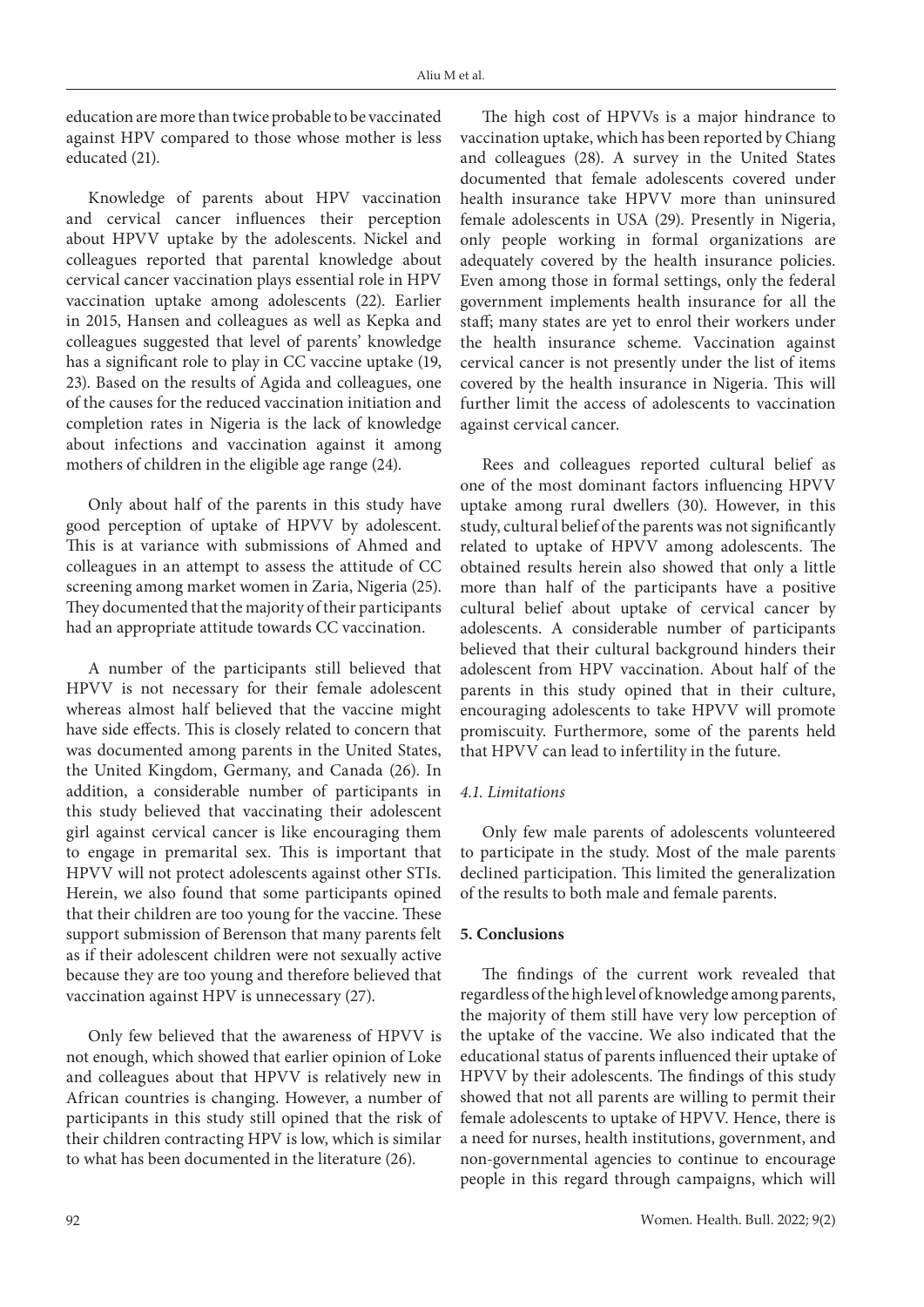be conducive to stopping the misconceptions that negatively affect HPVV uptake among public.

## **Acknowledgement**

The authors acknowledge the support from all participants that participated in the study.

# **Ethical Approval**

The Ethical Board approved the present work with the code of BUHREC282/19b. All the participants signed an informed consent.

# **Conflict of Interest:** None declared.

## **References**

- 1. Sung H, Ferlay J, Siegel RL, Laversanne M, Soerjomataram I, Jemal A, et al. Global Cancer Statistics 2020: GLOBOCAN Estimates of Incidence and Mortality Worldwide for 36 Cancers in 185 Countries. CA Cancer J Clin. 2021;71(3):209-249. doi: 10.3322/caac.21660. PubMed PMID: 33538338.
- 2. Sowemimo OO, Ojo OO, Fasubaa OB. Cervical cancer screening and practice in low resource countries : Nigeria as a case study. 2017;34(3):170-6.
- 3. Catarino R, Petignat P, Dongui G, Vassilakos P. Cervical cancer screening in developing countries at a crossroad: Emerging technologies and policy choices. World J Clin Oncol. 2015;6(6):281-90. doi: 10.5306/wjco.v6.i6.281. PubMed PMID: 26677441; PubMed Central PMCID: PMC4675913.
- 4. Onyenwenyi AOC, Gugu GM. Strategies for the prevention and control of cervical cancer in rural communities: a Nigerian perspective. Journal of Community Medicine and Primary Health Care. 2016;28(2):77-93.
- 5. Bruni L, Diaz M, Castellsagué X, Ferrer E, Bosch FX, De Sanjosé S. Cervical human papillomavirus prevalence in 5 continents: meta-analysis of 1 million women with normal cytological findings. J Infect Dis. 2010;202(12):1789-99. doi: 10.1086/657321. PubMed PMID: 21067372.
- 6. Damascène Makuza J, Nsanzimana S, Muhimpundu MA, Pace LE, Ntaganira J, Riedel DJ. Prevalence and risk factors for cervical cancer and pre-cancerous lesions in Rwanda. Pan Afr Med J. 2015;22:26. doi: 10.11604/pamj.2015.22.26.7116. PubMed PMID: 26664527; PubMed Central PMCID: PMC4662515.
- 7. Olanlesi-Aliu A, Martin PD, Daniels F. Towards the development of a community-based model

for promoting cervical cancer prevention among Yoruba women in Ibadan Nigeria: application of PEN-3 model. Southern African Journal of Gynaecological Oncology. 2019;11(2):20-24. doi: 10.1080/20742835.2019.1679528.

- 8. Adibe MO, Aluh DO. Awareness, Knowledge and Attitudes Towards Cervical Cancer Amongst HIV-Positive Women Receiving Care in a Tertiary Hospital in Nigeria. J Cancer Educ 2017;33(6):1189– 94. doi: 10.1007/s13187-017-1229-0. PubMed PMID: 28477269.
- 9. Ebughe G, Ekanem I-O, Omoronyia OE, Omotoso AJ, Ago BU, Ago TU, et al. Incidence of Cervical Cancer in Calabar, Nigeria. Journal of Cancer and Tumor International. 2016;3(2):1-13. doi: 10.9734/ JCTI/2016/23512.
- 10. Dike FM, Ijeoma OE. Factors Influencing Uptake of Cervical Cancer Screening among Female Health Workers in University of Port Harcourt Teaching Hospital, Rivers State. J Health Sci Res. 2017;2(1):1- 9. doi: 10.18311/jhsr/2017/8530.
- 11. Kish L. Survey Sampling. London, John Wiley & Sons; 1965.
- 12. Bisi-Onyemaechi AI, Chikani UN, Nduagubam O. Reducing incidence of cervical cancer: Knowledge and attitudes of caregivers in Nigerian city to human papilloma virus vaccination. Infect Agent Cancer. 2018;13:29. doi: 10.1186/s13027-018-0202- 9. PubMed PMID: 30140306; PubMed Central PMCID: PMC6098589.
- 13. Saqer A, Ghazal S, Barqawi H, Babi JA, AlKhafaji R, Elmekresh MM. Knowledge and Awareness about Cervical Cancer Vaccine (HPV) Among Parents in Sharjah. Asian Pac J Cancer Prev. 2017;18(5):1237- 1241. doi: 10.22034/APJCP.2017.18.5.1237.
- 14. Perlman S, Wamai RG, Bain PA, Welty T, Welty E, Ogembo JG. Knowledge and awareness of HPV vaccine and acceptability to vaccinate in sub-Saharan Africa: A systematic review. PLoS One. 2014;9(3):e90912. doi: 10.1371/journal. pone.0090912. PubMed PMID: 24618636; PubMed Central PMCID: PMC3949716.
- 15. Oluwole E, Mohammed A, Akinyinka M, Salako O. Cervical Cancer Awareness and Screening Uptake among Rural Women in Lagos , Nigeria. Journal of Community Medicine and Primary Health Care. 2017;29(1):81-88.
- 16. Rashid S, Labani S, Das BC. Knowledge, awareness and attitude on HPV, HPV vaccine and cervical cancer among the college students in India. PLoS One. 2016;11(11):e0166713. doi: 10.1371/journal. pone.0166713. PubMed PMID: 27861611; PubMed Central PMCID: PMC5115771.